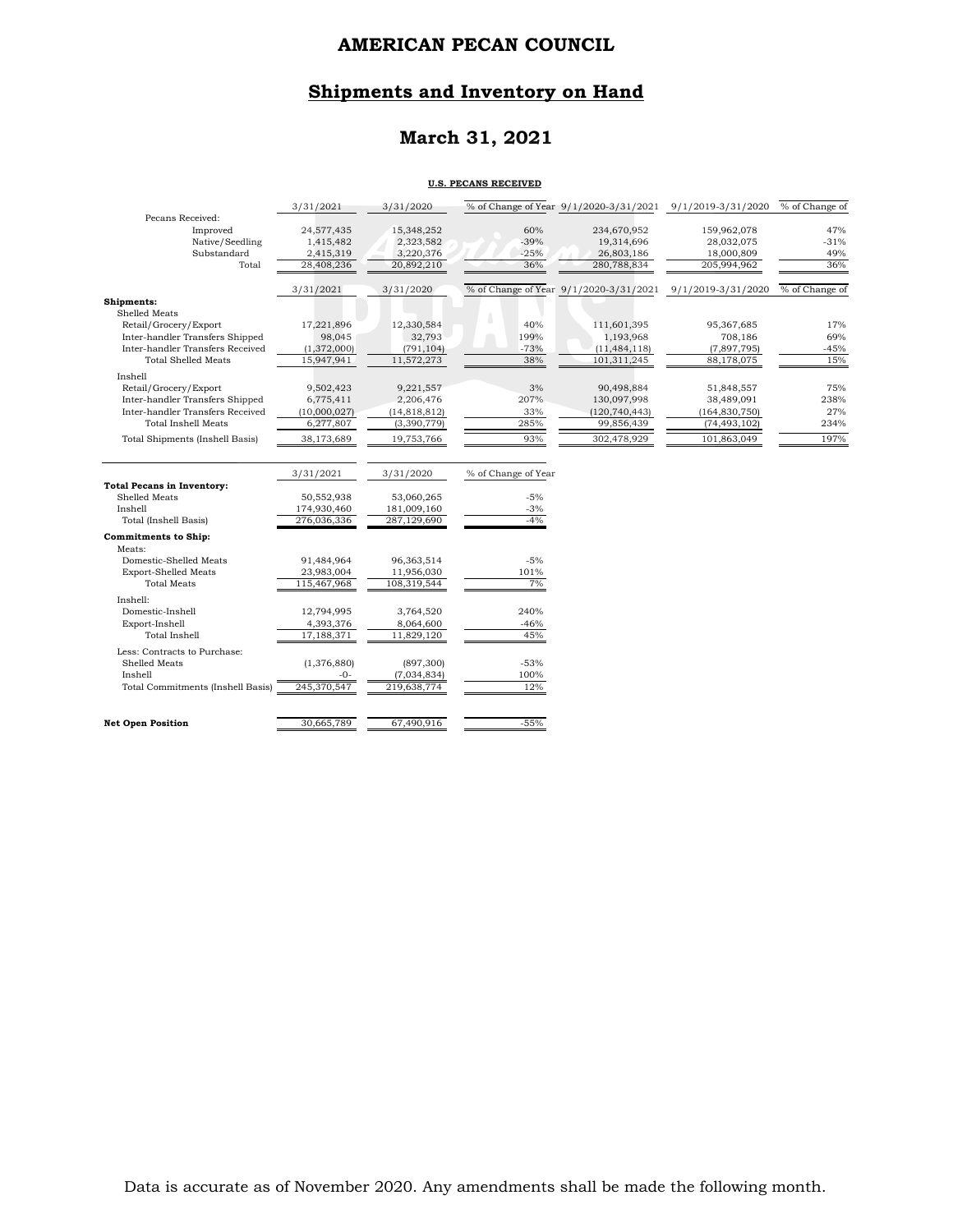#### **Mexico Exports and Foreign Purchases**

# **March 31, 2021**

#### **INSHELL PECANS EXPORTED TO MEXICO FOR SHELLING AND RETURNED TO**

|                                                            | U.S. AS SHELLED MEATS |           |                    |                    |                             |
|------------------------------------------------------------|-----------------------|-----------|--------------------|--------------------|-----------------------------|
|                                                            | 3/31/2021             | 3/31/2020 | 9/1/2020-3/31/2021 | 9/1/2019-3/31/2020 | % of Change of Year to Date |
| Inshell Exported for Shelling:<br>Mexico                   | 990,875               | 2,992,115 | 3,624,524          | 8,060,313          | $-55%$                      |
| Total Inshell Exported for Shelling                        |                       |           |                    |                    |                             |
| Shelled Meats - Produced in U.S. Inshell Returned to U.S.: |                       |           |                    |                    |                             |
| Mexico                                                     | 525,996               | 1,531,180 | 4,308,895          | 3,708,864          | 16%                         |
| PECANS PURCHASED OUTSIDE THE U.S. BY U.S. HANDLERS         |                       |           |                    |                    |                             |
|                                                            | 3/31/2021             | 3/31/2020 | 9/1/2020-3/31/2021 | 9/1/2019-3/31/2020 | % of Change of Year         |
| Shelled Meats:                                             |                       |           |                    |                    |                             |
| Country of Origin:                                         |                       |           |                    |                    |                             |
| Australia                                                  | 171,231               | $-0-$     | 248,611            |                    |                             |
| Mexico                                                     | 645,580               | 505,118   | 5,898,723          | 8,640,206          | $-32%$                      |
| <b>Total Shelled Meats</b>                                 | 816,811               | 505, 118  | 6,147,334          | 8,640,206          | $-32%$                      |
| Inshell:                                                   |                       |           |                    |                    |                             |
| Country of Origin:                                         |                       |           |                    |                    |                             |
| Argentina                                                  | $-0-$                 | $-()$ -   | 2,614,677          | 47,641             | 5388%                       |
| Mexico                                                     | 5,642,934             | 2,510,324 | 23,129,723         | 55,527,016         | $-58%$                      |
| Total Inshell                                              | 5,642,934             | 2,510,324 | 25,744,400         | 55,574,657         | $-54%$                      |
| Total (Inshell Basis)                                      |                       |           |                    |                    |                             |
| Argentina                                                  | $-0-$                 | $-0-$     | 2,614,677          | 47,641             | 5388%                       |
| Australia                                                  | 342,462               | $-0-$     | 497,222            |                    |                             |
| Mexico                                                     | 6,934,094             | 3,520,560 | 34,927,169         | 72,807,428         | $-52%$                      |
| Total (Inshell Basis)                                      | 7,276,556             | 3,520,560 | 38,039,068         | 72,855,069         | $-48%$                      |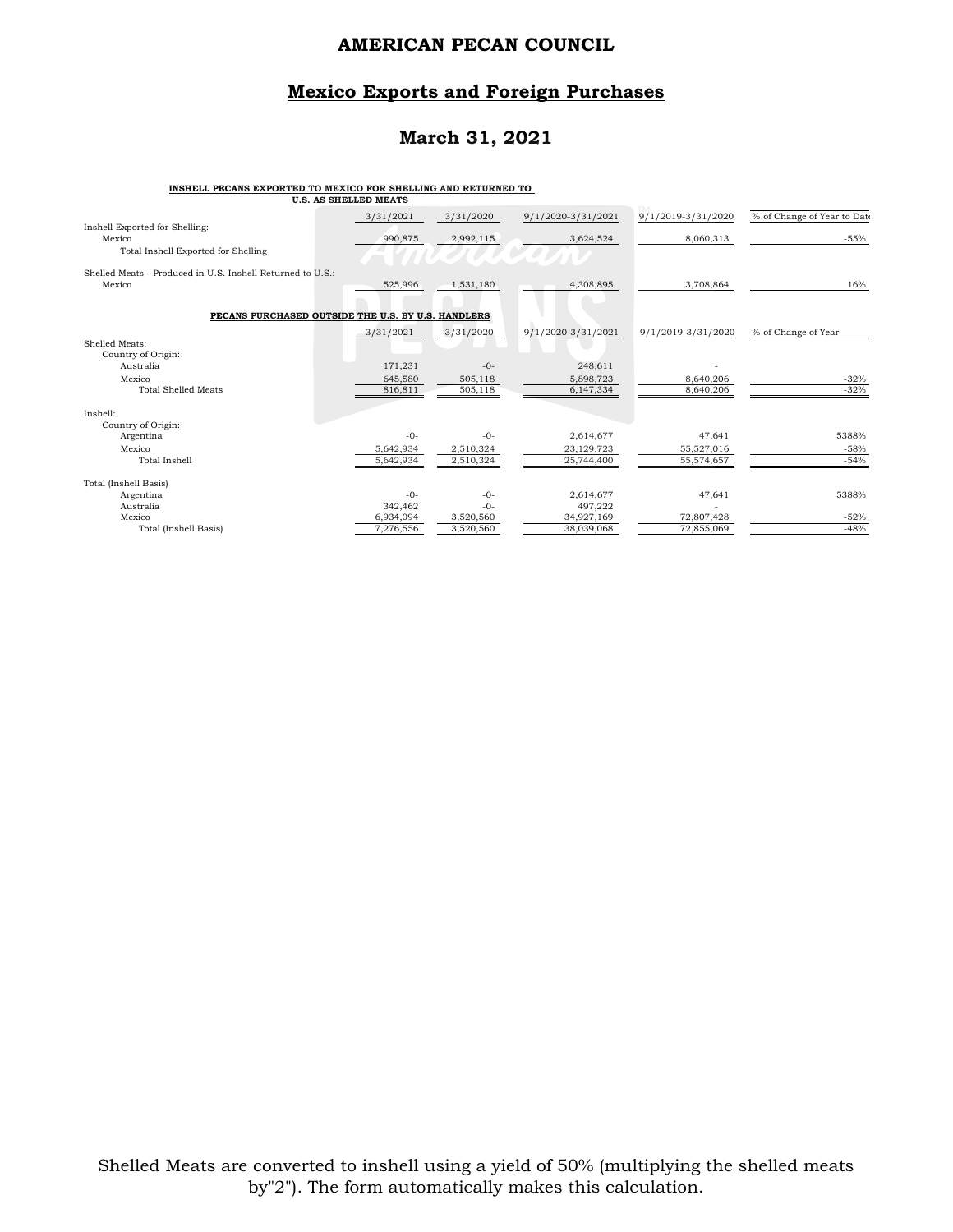# **Mexico Exports and Foreign Purchases**

**March 31, 2021**

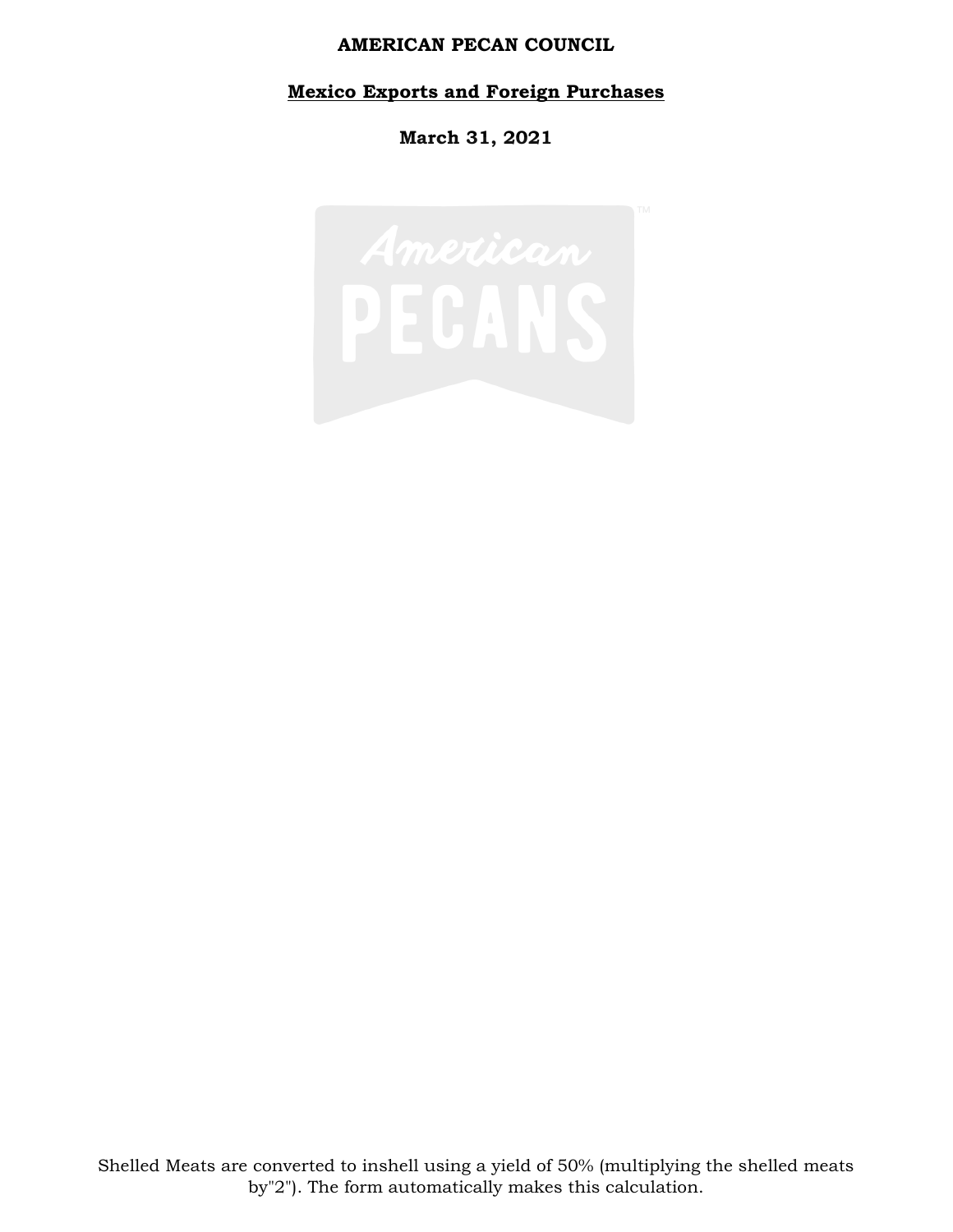**Destination Report**

**March 31, 2021**

| World Region       |              |           |                    |           |                    |           |                      |                       |           |                    |                    |
|--------------------|--------------|-----------|--------------------|-----------|--------------------|-----------|----------------------|-----------------------|-----------|--------------------|--------------------|
| Destination        |              |           | Shelled            |           | Inshell            |           | Sub-Standard         | Total (Inshell Basis) |           |                    |                    |
|                    |              | 3/31/2021 | $9/1/20 - 3/31/21$ | 3/31/2021 | $9/1/20 - 3/31/21$ | 3/31/2021 | $9/1/20 - 3/31/2021$ | 3/31/2021             | 3/31/2020 | $9/1/20 - 3/31/21$ | $9/1/19 - 3/31/20$ |
| Africa             |              |           |                    |           |                    |           |                      |                       |           |                    |                    |
| Algeria            |              | $-0-$     | $-0-$              | $-0-$     | $-0-$              | $-0-$     | $-0-$                | $-0-$                 | $-0-$     | $-0-$              |                    |
| Egypt              |              | $-0-$     | 24,000             | $-0-$     | $-0-$              | $-0-$     | $-0-$                | $-0-$                 | $-0-$     | 48,000             | 88,440             |
| Morocco            |              | $-0-$     | $-0-$              | $-0-$     | 45,629             | $-0-$     | $-0-$                | $-0-$                 | $-0-$     | 45,629             |                    |
|                    | Total Africa | $-0-$     | 24,000             | $-0-$     | 45,629             | $-0-$     | $-0-$                | $-0-$                 | $-0-$     | 93,629             | 88,440             |
|                    |              |           |                    |           |                    |           |                      |                       |           |                    |                    |
| Asia<br>China      |              | 128       | 216,728            | 7,463,119 | 32,356,850         | $-0-$     | -0-                  | 7,463,375             | 2,395,714 | 32,790,306         | 13,400,202         |
|                    |              | $-0-$     | 11,712             | 98,742    | 442,295            | $-0-$     | $-0-$                | 98,742                | 414,226   | 465,719            | 3,731,698          |
| Hong Kong<br>India |              | $-0-$     | 53,760             | $-0-$     | $-0-$              | $-0-$     | $-0-$                | $-0-$                 | $-0-$     | 107,520            | 43,440             |
|                    |              | 39,600    | 216,210            | $-0-$     | $-0-$              | $-0-$     | $-0-$                | 79,200                | 45,000    | 432,420            | 561,000            |
| Japan              |              |           |                    | $-0-$     |                    |           |                      |                       |           |                    |                    |
| Kuwait             |              | $-0-$     | 62,040             |           | $-0-$              | $-0-$     | $-0-$                | $-0-$                 | 125,400   | 124,080            | 209,400            |
| Malaysia           |              | 12,000    | 42,000             | $-0-$     | $-0-$              | $-0-$     | $-0-$                | 24,000                | $-0-$     | 84,000             | 66,000             |
| North Korea        |              | 63,300    | 139,200            | $-0-$     | $-0-$              | $-0-$     | -0-                  | 126,600               | $-0-$     | 278,400            |                    |
| Philippines        |              | $-0-$     | 3,360              | $-0-$     | $-0-$              | -0-       | $-0-$                | $-0-$                 | $-0-$     | 6,720              | 6,720              |
| Oatar              |              | $-0-$     | 13,200             | $-0-$     | $-0-$              | $-0-$     | $-0-$                | $-0-$                 | $-0-$     | 26,400             | 33,180             |
| Singapore          |              | $-0-$     | 43,500             | $-0-$     | $-0-$              | $-0-$     | $-0-$                | $-0-$                 | 3,000     | 87,000             | 46,440             |
| South Korea        |              | 342,000   | 1,335,300          | $-0-$     | $-0-$              | $-0-$     | $-0-$                | 684,000               | 93,600    | 2,670,600          | 2,055,000          |
| Thailand           |              | $-0-$     | 92,400             | $-0-$     | $-0-$              | $-0-$     | $-0-$                | $-0-$                 | $-0-$     | 184,800            | 181,400            |
| Taiwan             |              | 62,400    | 229,306            | $-0-$     | $-0-$              | $-0-$     | $-0-$                | 124,800               | 60,000    | 458,612            | 1,630,376          |
| Vietnam            |              | 42,000    | 207,000            | $-0-$     | $-0-$              | $-0-$     | $-0-$                | 84,000                | 81,000    | 414,000            | 405,000            |
|                    | Total Asia   | 561,428   | 2,665,716          | 7,561,861 | 32,799,145         | $-0-$     | $-0-$                | 8,684,717             | 3,217,940 | 38,130,577         | 22,369,856         |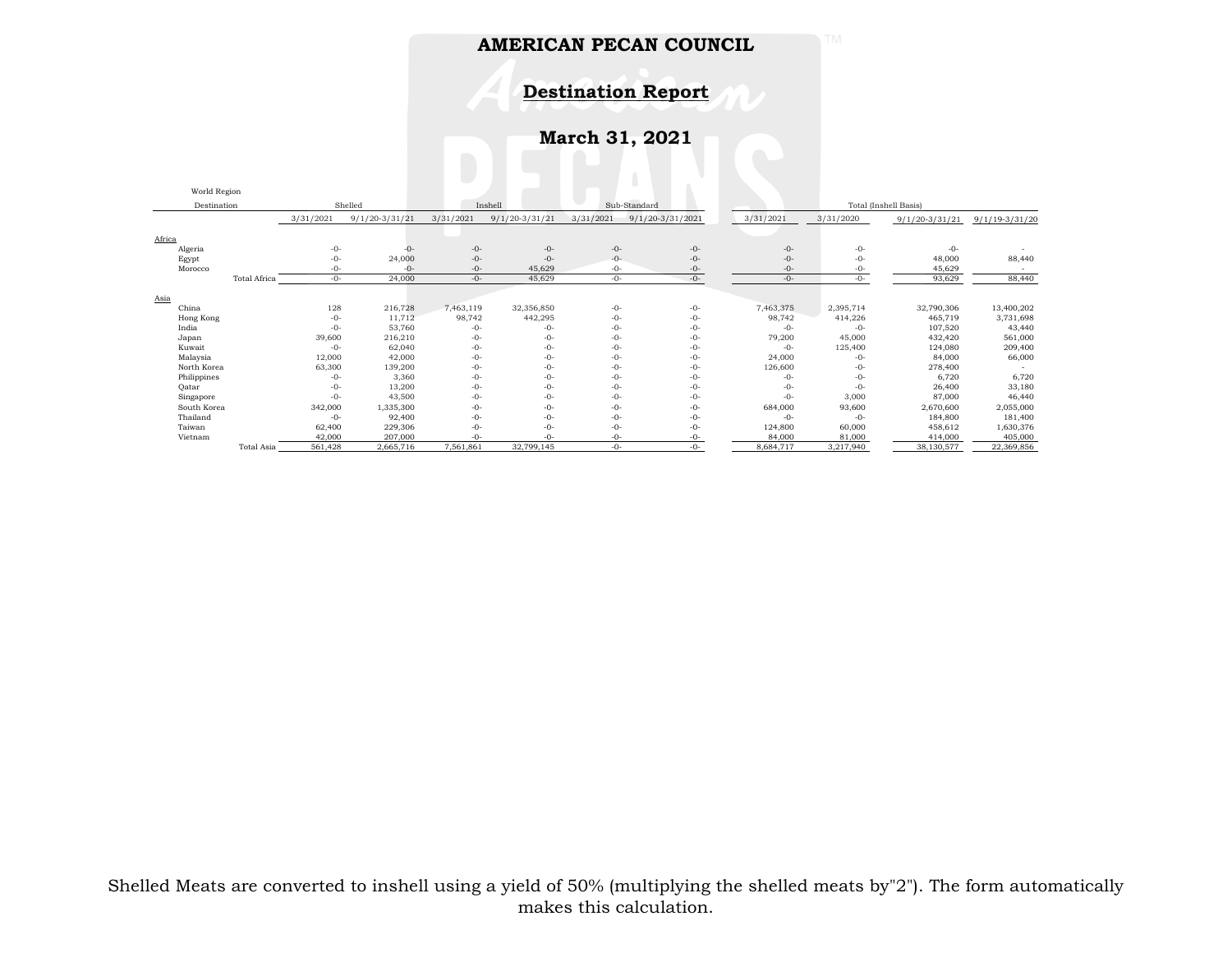**Destination Report**

**March 31, 2021**

| World Region        |           |                                    |           |                    |           |                       |           |                       |                  |                    |  |  |
|---------------------|-----------|------------------------------------|-----------|--------------------|-----------|-----------------------|-----------|-----------------------|------------------|--------------------|--|--|
| Destination         |           | Shelled<br>Sub-Standard<br>Inshell |           |                    |           | Total (Inshell Basis) |           |                       |                  |                    |  |  |
| World Region        |           |                                    |           |                    |           |                       |           |                       |                  |                    |  |  |
| Destination         | Shelled   |                                    |           | Inshell            |           | Sub-Standard          |           | Total (Inshell Basis) |                  |                    |  |  |
|                     | 3/31/2021 | $9/1/20 - 3/31/21$                 | 3/31/2021 | $9/1/20 - 3/31/21$ | 3/31/2021 | 9/1/20-3/31/2021      | 3/31/2021 | 3/31/2020             | $9/1/20-3/31/21$ | $9/1/19 - 3/31/20$ |  |  |
| Australia/Oceania   |           |                                    |           |                    |           |                       |           |                       |                  |                    |  |  |
| Australia           | $-0-$     | 2,100                              | $-0-$     | $-0-$              | -0-       | $-0-$                 | $-0-$     | 44,400                | 4,200            | 88,800             |  |  |
| Total Australia     | $-()$ -   | 2,100                              | $-0-$     | $-()$ -            | $-0-$     | $-0-$                 | $-0-$     | 44,400                | 4,200            | 88,800             |  |  |
| Europe              |           |                                    |           |                    |           |                       |           |                       |                  |                    |  |  |
| Austria             | $-0-$     | 24,000                             | $-0-$     | $-0-$              | $-0-$     | $-0-$                 | $-0-$     | $-0-$                 | 48,000           | 96,000             |  |  |
| Belgium             | 40,500    | 158,400                            | $-0-$     | $-0-$              | $-0-$     | $-0-$                 | 81,000    | 129,000               | 316,800          | 363,000            |  |  |
| Czech Republic      | $-0-$     | 70,410                             | $-0-$     | $-0-$              | $-0-$     | $-0-$                 | $-0-$     | 55,800                | 140,820          | 82,800             |  |  |
| Denmark             | 25,200    | 175,620                            | $-0-$     | $-0-$              | $-0-$     | $-0-$                 | 50,400    | 78,420                | 351,240          | 954,180            |  |  |
| France              | 163,410   | 991,650                            | $-0-$     | $-0-$              | $-0-$     | $-0-$                 | 326,820   | 288,720               | 1,983,300        | 2,474,528          |  |  |
| Germany             | 752,520   | 1,952,700                          | $-0-$     | $-0-$              | $-0-$     | $-0-$                 | 1,505,040 | 2,182,560             | 3,905,400        | 5,208,960          |  |  |
| Greece              | 1,200     | 172,200                            | $-0-$     | $-0-$              | -0-       | $-0-$                 | 2,400     | 3,000                 | 393,780          | 135,000            |  |  |
| Ireland             | $-0-$     | 51,690                             | $-0-$     | $-0-$              | $-0-$     | $-0-$                 | $-0-$     | 28,740                | 103,380          | 99,780             |  |  |
| Italy               | 40,500    | 205,500                            | $-0-$     | $-0-$              | $-0-$     | $-0-$                 | 81,000    | 70,440                | 411,000          | 394,440            |  |  |
| Latvia              | $-0-$     | 22,200                             | $-0-$     | $-0-$              | $-0-$     | $-0-$                 | $-0-$     | $-0-$                 | 44,400           | 29,220             |  |  |
| Lithuania           | 42,000    | 294,000                            | $-0-$     | $-0-$              | -0-       | $-0-$                 | 84,000    | 84,000                | 588,000          | 514,140            |  |  |
| Netherlands         | 640,260   | 2,616,240                          | $-0-$     | $-0-$              | $-0-$     | $-0-$                 | 1,280,520 | 888,480               | 5,232,480        | 4,872,300          |  |  |
| Norway              | $-0-$     | 22,800                             | $-0-$     | $-0-$              | $-0-$     | $-0-$                 | $-0-$     | $-0-$                 | 45,600           | 117,600            |  |  |
| Poland              | $-0-$     | $-0-$                              | $-0-$     | $-0-$              | -0-       | $-0-$                 | -0-       | $-0-$                 | $-0-$            |                    |  |  |
| Portugal            | $-0-$     | $-0-$                              | $-0-$     | $-0-$              | $-0-$     | $-0-$                 | -0-       | $-0-$                 | $-0-$            |                    |  |  |
| Russia              | $-0-$     | $-0-$                              | $-0-$     | $-0-$              | $-0-$     | $-0-$                 | $-0-$     | $-0-$                 | $-0-$            |                    |  |  |
| Slovenia            | $-0-$     | 11,100                             | $-0-$     | $-0-$              | $-0-$     | $-0-$                 | $-0-$     | $-0-$                 | 22,200           | 14,400             |  |  |
| Spain               | 66,300    | 359,730                            | $-0-$     | $-0-$              | -0-       | $-0-$                 | 132,600   | 352,020               | 719,460          | 1,010,160          |  |  |
| Sweden              | 38,160    | 224,640                            | $-0-$     | $-0-$              | $-0-$     | $-0-$                 | 76,320    | 58,680                | 449,280          | 335,760            |  |  |
| Switzerland         | 40,500    | 356,820                            | $-0-$     | $-0-$              | -0-       | $-0-$                 | 81,000    | 165,000               | 713,640          | 707,040            |  |  |
| United Kingdom      | 806,670   | 2,593,200                          | $-0-$     | $-0-$              | -0-       | $-0-$                 | 1,613,340 | 865,500               | 5,186,400        | 3,441,312          |  |  |
| <b>Total Europe</b> | 2,657,220 | 10,302,900                         | $-0-$     | $-()$ -            | -0-       | $-()$ -               | 5.314.440 | 5,250,360             | 20,655,180       | 20,850,620         |  |  |